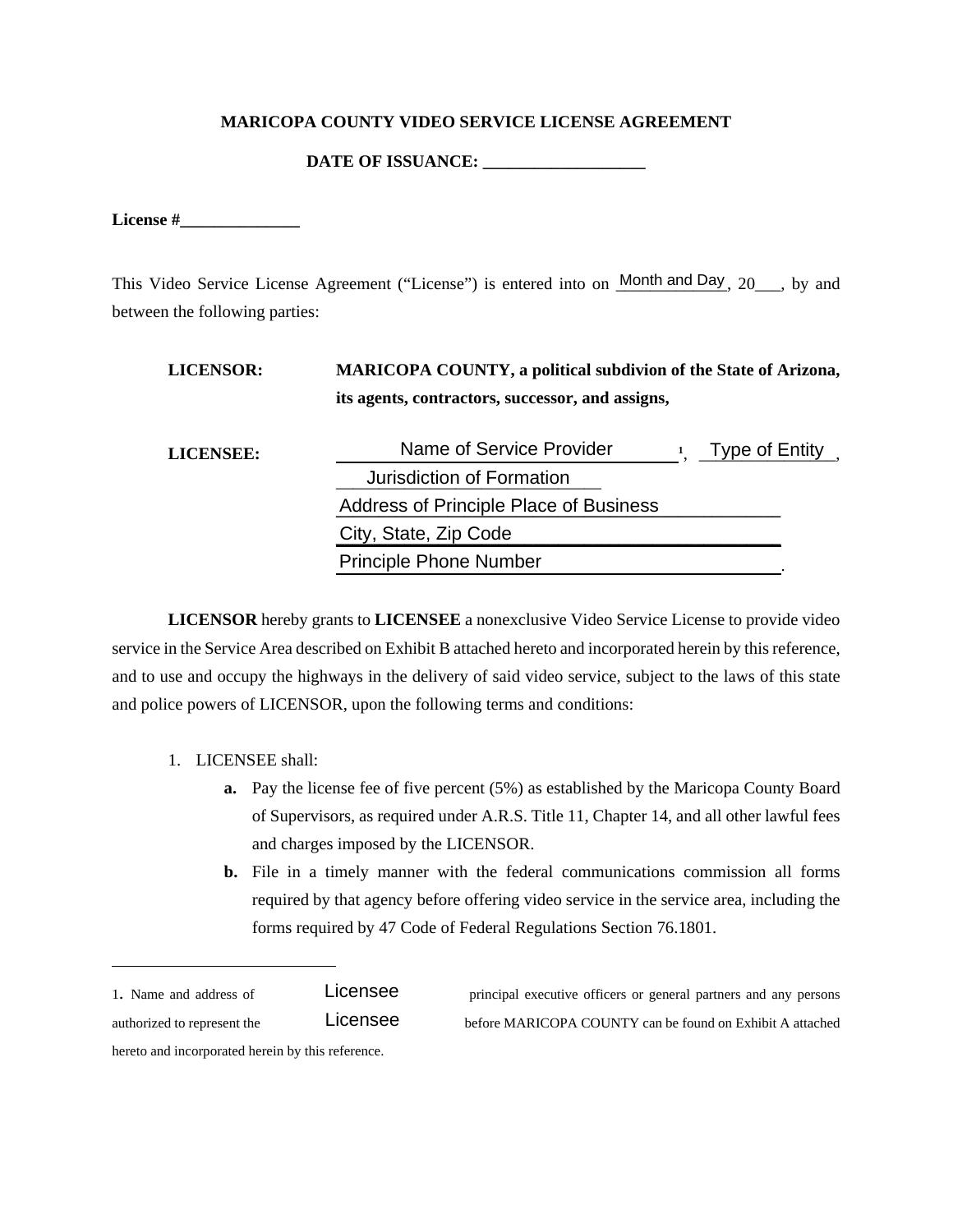- **c.** Comply with and be subject to all valid and enforceable federal and state laws. Comply with all general applicable, nondiscriminatory local laws, including highway use, mapping, insurance, performance bonds, security fund, indemnification or similar requirements that apply to the use and occupation of any highway and that conform to A.R.S. Title 11, Chapter 14.
- **d.** Comply with the public, education and government programming requirements of A.R.S. Title 11, Chapter 14.
- **e.** Comply with all customer service rules of the Federal Communications Commission under 47 Code of Federal Regulations Section 76.309(c) applicable to cable operators.
- **f.** Comply with the consumer privacy requirements of 47 United State Code Section 551 applicable to cable operators.
- 2. LICENSEE and LICENSOR are subject to and must comply with A.R.S. Title 11, Chapter 14.
- 3. The term of this License is ten (10) years and shall begin on the date of issuance.
- 4. LICENSEE expects to provide video service in the area identified on Exhibit B on the \_\_\_\_\_day of \_\_\_\_\_\_\_\_\_\_\_\_\_\_\_, 20\_\_\_. (date not required if LICENSEE is an incumbent cable Month operator)

| Name of Service Provider |  |
|--------------------------|--|
|--------------------------|--|

By:  $\qquad \qquad \qquad \qquad$ 

| Print: |  |  |  |  |
|--------|--|--|--|--|
| Its:   |  |  |  |  |
| Date:  |  |  |  |  |

### **MARICOPA COUNTY**

| By:                                                                                                                                                                                                                                           | By:    |
|-----------------------------------------------------------------------------------------------------------------------------------------------------------------------------------------------------------------------------------------------|--------|
| Print:                                                                                                                                                                                                                                        | Print: |
| Its:                                                                                                                                                                                                                                          | Its:   |
| Date:<br><u>and the contract of the contract of the contract of the contract of the contract of the contract of the contract of the contract of the contract of the contract of the contract of the contract of the contract of the contr</u> | Date:  |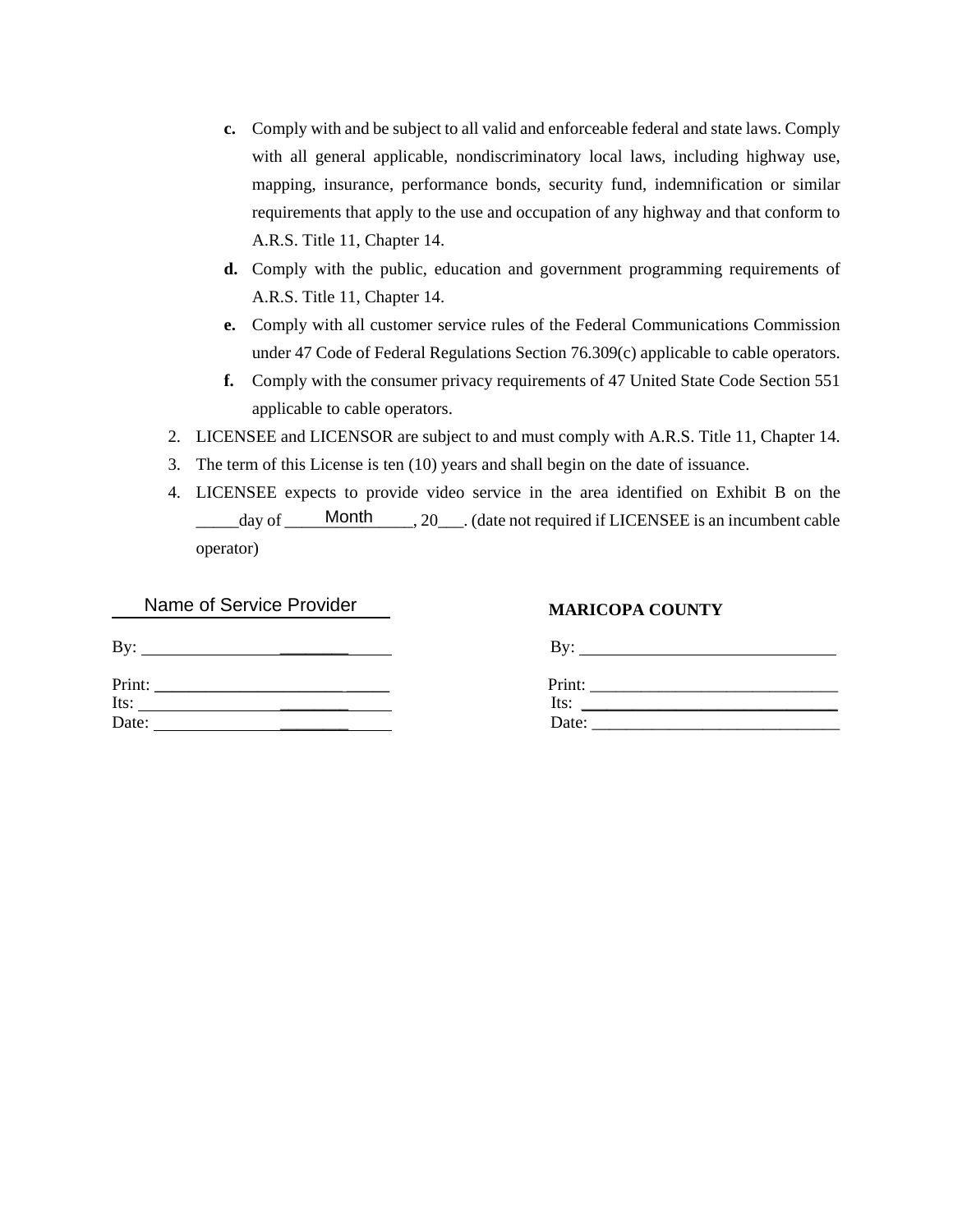## EXHIBIT A

#### Principal Executive Officers, General Partners, and Persons authorized to represent LICENSEE before LICENSOR

#### I. LICENSEE'S PRINCIPAL EXECUTIVE OFFICERS OR GENERAL PARTNERS:

| Name:    | Title: |
|----------|--------|
| Address: |        |
|          |        |
| Name:    | Title: |
| Address: |        |
|          |        |
| Name:    | Title: |
| Address: |        |
|          |        |
| Name:    | Title: |
| Address: |        |

# II. PERSON(S) AUTHORIZED TO REPRESENT LICENSEE BEFORE LICENSOR:

| Name:    |      | Title: |
|----------|------|--------|
| Address: |      |        |
| Phone:   | Fax: | Email: |
|          |      |        |
| Name:    |      | Title: |
| Address: |      |        |
| Phone:   | Fax: | Email: |
|          |      |        |
| Name:    |      | Title: |
| Address: |      |        |
| Phone:   | Fax: | Email: |